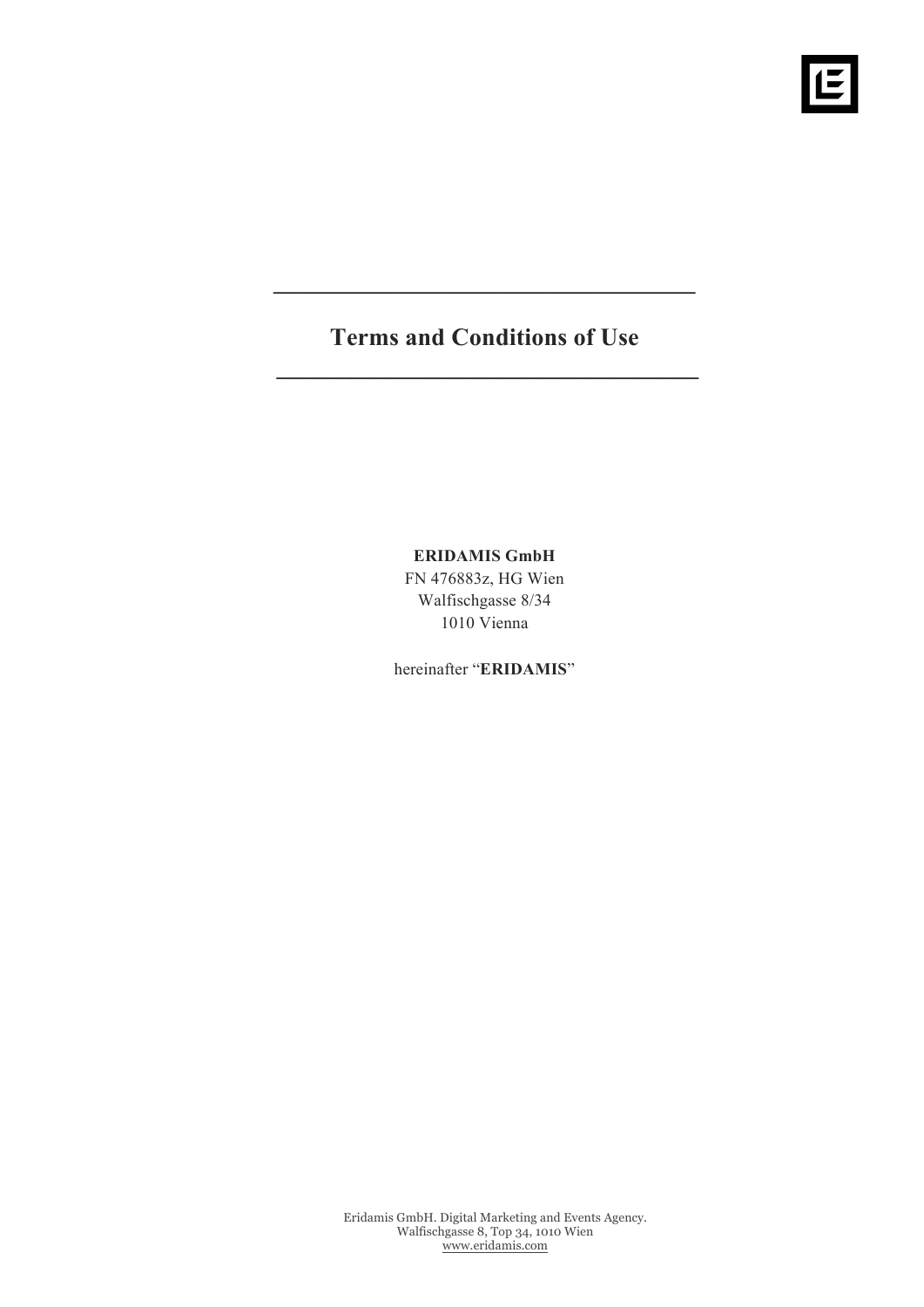

# **1. PREAMPLE**

The website www.eridamis.com is operated by ERIDAMIS GmbH (postal address: Walfischgasse 8/34, 1010 Vienna, Austria, hereinafter referred to as "**ERIDAMIS**"). These Terms of Use explain the terms of access and use of the Eridamis Website (hereinafter referred to as the "**Website**"). Before using the Website, you should read these Terms and Conditions of Use carefully. By using the Website, you agree to the Terms and Conditions of Use stated here. If you do not wish to be bound by these Terms and Conditions of Use, you should not use the Website.

## **2. SCOPE OF SERVICE**

The following Terms and Conditions apply to all Website development / design services provided by Eridamis to the Client.

#### **3. CHARGES**

- 3.1. Charges for services to be provided by ERIDAMIS are defined in the project quotation that the Client receives via e-mail. Quotations are valid for a period of 30 days. ERIDAMIS reserves the right to alter or decline to provide a Quotation after expiry of the 30 days.
- 3.2. Unless agreed otherwise with the Client, all Website Design Services require an advance payment of a minimum of fifty (50) percent of the Project Quotation total before the work is supplied to the Client for review. The remaining fifty (50) percent of the Project Quotation total due upon completion of the work, prior to upload to the server or release of materials.
- 3.3. Payment for services is due by bank transfer. Bank details will be made available on invoices.

#### **4. CLIENT REVIEW**

ERIDAMIS will provide the Client with an opportunity to review the appearance and content of the Website during the design phase and once the overall Website development is completed. At the completion of the project, such materials will be deemed to be accepted and approved unless the Client notifies ERIDAMIS otherwise within ten (10) days of the date the materials are made available to the Client.

#### **5. TURNAROUND TIME AND CONTENT CONTROL**

- 5.1. ERIDAMIS will install and publicly post or supply the Client's Website by the date specified in the project proposal, or at date agreed with Client upon ERIDAMIS receive initial payment, unless a delay is specifically requested by the Client and agreed by ERIDAMIS.
- 5.2. In return, the Client agrees to delegate a single individual as a primary contact to aid ERIDAMIS with progressing the commission in a satisfactory and expedient manner.
- 5.3. During the project, ERIDAMIS will require the Client to provide website content; text, images, movies and sound files

#### **6. FAILURE TO PROVIDE REQUIRED WEBSITE CONTENT:**

- 6.1. ERIDAMIS is a small business, to remain efficient we must ensure that work we have programmed is carried out at the scheduled time. On occasions, we may have to reject offers for other work and enquiries to ensure that your work is completed at the time arranged.
- 6.2. This is why we ask that you provide all the required information in advance. On any occasion where progress cannot be made with your Website because we have not been given the required information in the agreed time frame, and we are delayed as result, we reserve the right to impose a surcharge of up to 25%. If your Project involves Search Engine Optimisation we need the text content for your site in advance so that the SEO can be planned and completed efficiently.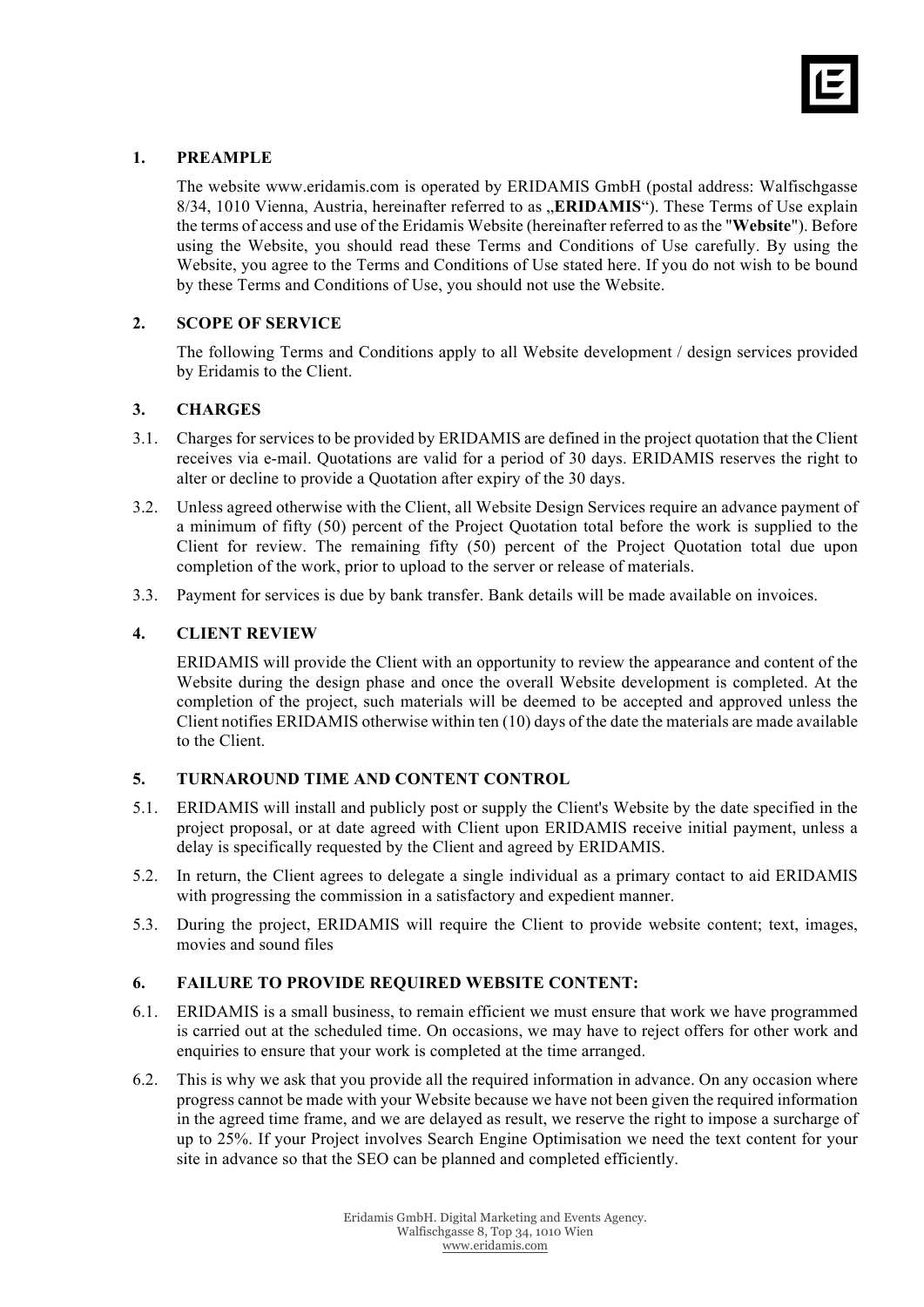

6.3. If you agree to provide us with the required information and subsequently fail to do within one week of project commencement we reserve the right to close the Project and the balance remaining becomes payable immediately. Simply put, all the above Condition says is do not give us the go ahead to start until you are ready to do so.

NOTE: Text content should be delivered as a Microsoft Word, email (or similar) document with the pages in the supplied document representing the content of the relevant pages on your website. These pages should have the same titles as the agreed website pages. Contact us if you need clarification on this. Using our content management system, you are able to keep your content up to date yourself.

# **7. PAYMENT**

Invoices will be provided by ERIDAMIS upon completion but before publishing the live website. Invoices are normally sent via email; however, the Client may choose to receive hard copy invoices. Invoices are due upon receipt. Accounts that remain unpaid thirty (30) days after the date of the invoice will be assessed a service charge in the amount of the higher of one and one-half percent (1.5%) per month of the total amount due.

## **8. ADDITIONAL EXPENSES**

Client agrees to reimburse ERIDAMIS for any additional expenses necessary for the completion of the work. Examples would be purchase of special fonts, stock photography etc.

## **9. WEB BROWSERS**

- 9.1. ERIDAMIS makes every effort to ensure websites are designed to be viewed by the majority of visitors. Websites are designed to work with the most popular current browsers (e.g. Firefox, Internet Explorer 8 & 9, Google Chrome, etc.). Client agrees that ERIDAMIS cannot guarantee correct functionality with all browser software across different operating systems.
- 9.2. ERIDAMIS cannot accept responsibility for web pages which do not display acceptably in new versions of browsers released after the website have been designed and handed over to the Client. As such, ERIDAMIS reserves the right to quote for any work involved in changing the website design or website code for it to work with updated browser software.

#### **10. DEFAULT**

Accounts unpaid thirty (30) days after the date of invoice will be considered in default. If the Client in default maintains any information or files on ERIDAMIS 's Web space, ERIDAMIS will, at its discretion, remove all such material from its web space. ERIDAMIS is not responsible for any loss of data incurred due to the removal of the service. Removal of such material does not relieve the Client of the obligation to pay any outstanding charges assessed to the Client's account. Cheques returned for insufficient funds will be assessed a return charge of EURO30 and the Client's account will immediately be considered to be in default until full payment is received. Clients with accounts in default agree to pay ERIDAMIS reasonable expenses, including legal fees and costs for collection by third-party agencies, incurred by ERIDAMIS in enforcing these Terms and Conditions.

# **11. TERMINATION**

Termination of services by the Client must be requested in a written notice and will be effective on receipt of such notice. E-mail or telephone requests for termination of services will not be honoured until and unless confirmed in writing. The Client will be invoiced for design work completed to the date of first notice of cancellation for payment in full within thirty (30) days.

#### **12. INDEMNITY**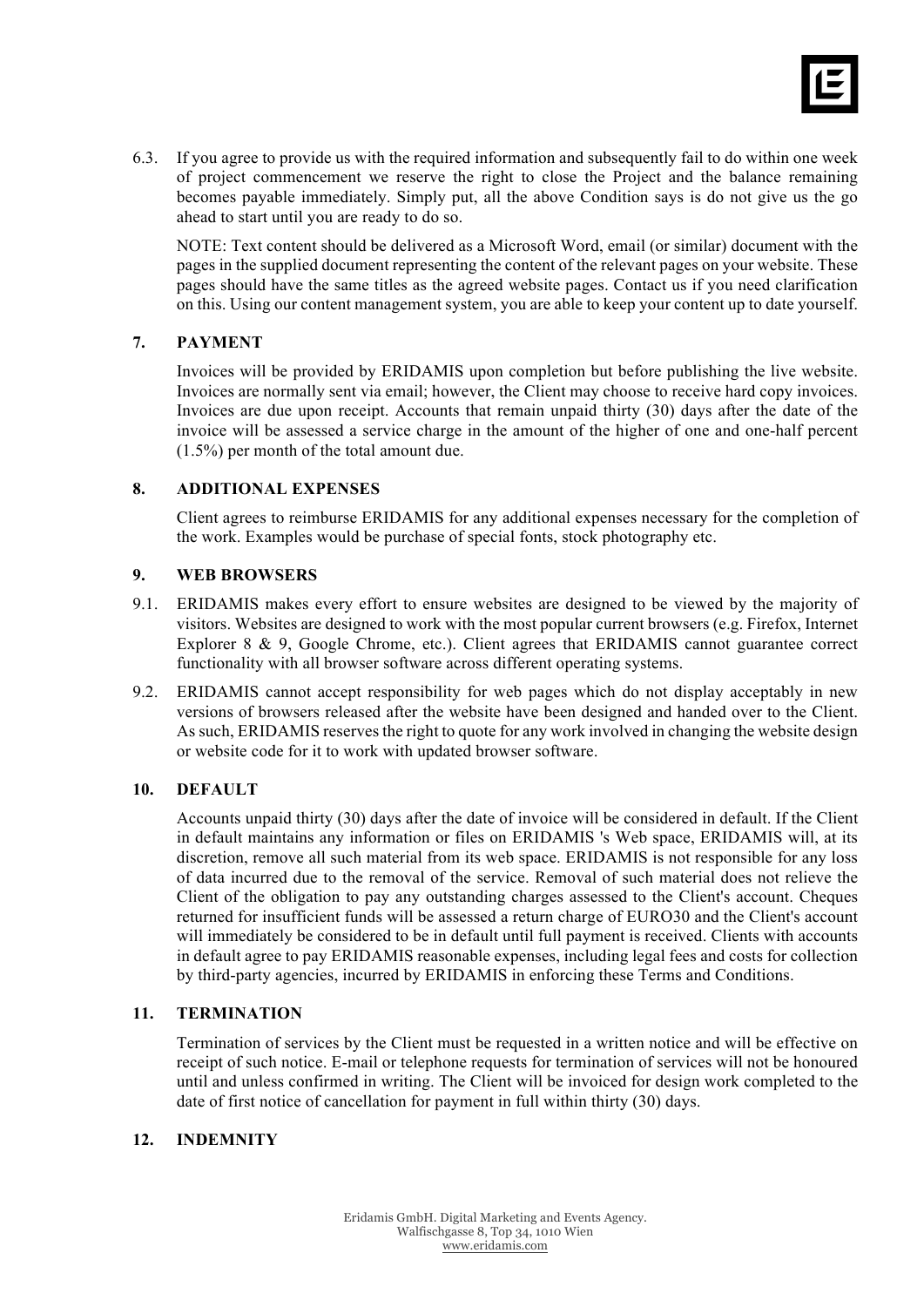

All ERIDAMIS services may be used for lawful purposes only. You agree to indemnify and hold ERIDAMIS harmless from any claims resulting from your use of our service that damages you or any other party.

## **13. COPYRIGHT**

The Client retains the copyright to data, files and graphic logos provided by the Client, and grants ERIDAMIS the rights to publish and use such material. The Client must obtain permission and rights to use any information or files that are copyrighted by a third party. The Client is further responsible for granting ERIDAMIS permission and rights for use of the same and agrees to indemnify and hold harmless ERIDAMIS from any and all claims resulting from the Client's negligence or inability to obtain proper copyright permissions. A contract for website design and/or placement shall be regarded as a guarantee by the Client to ERIDAMIS that all such permissions and authorities have been obtained. Evidence of permissions and authorities may be requested.

## **14. STANDARD MEDIA DELIVERY**

Unless otherwise specified in the project quotation, this Agreement assumes that any text will be provided by the Client in electronic format (ASCII text files delivered on floppy disk or via e-mail or FTP) and that all photographs and other graphics will be provided physically in high quality print suitable for scanning or electronically in .gif, .jpeg, .png or .tiff format. Although every reasonable attempt shall be made by ERIDAMIS to return to the Client any images or printed material provided for use in creation of the Client's website, such return cannot be guaranteed.

## **15. DESIGN CREDIT**

A link to ERIDAMIS will appear in either small type or by a small graphic at the bottom of the Client's website. If a graphic is used, it will be designed to fit in with the overall site design. If a client requests that the design credit be removed, a nominal fee of  $10\%$  of the total development charges will be applied. When total development charges are less than  $\epsilon$ 1000, a fixed fee of  $\epsilon$ 100 will be applied. The Client also agrees that the website developed for the Client may be presented in ERIDAMIS's portfolio.

#### **16. ACCESS REQUIREMENTS**

If the Client's website is to be installed on a third-party server, ERIDAMIS must be granted temporary read/write access to the Client's storage directories which must be accessible via FTP. Depending on the specific nature of the project, other resources might also need to be configured on the server.

#### **17. POST-PLACEMENT ALTERATIONS**

ERIDAMIS cannot accept responsibility for any alterations caused by a third party occurring to the Client's pages once installed. Such alterations include, but are not limited to additions, modifications or deletions.

#### **18. DOMAIN NAMES**

ERIDAMIS may purchase domain names on behalf of the Client. Payment and renewal of those domain names is the responsibility of the Client. The loss, cancellation or otherwise of the domain brought about by non or late payment is not the responsibility of ERIDAMIS. The Client should keep a record of the due dates for payment to ensure that payment is received in good time.

# **19. GENERAL**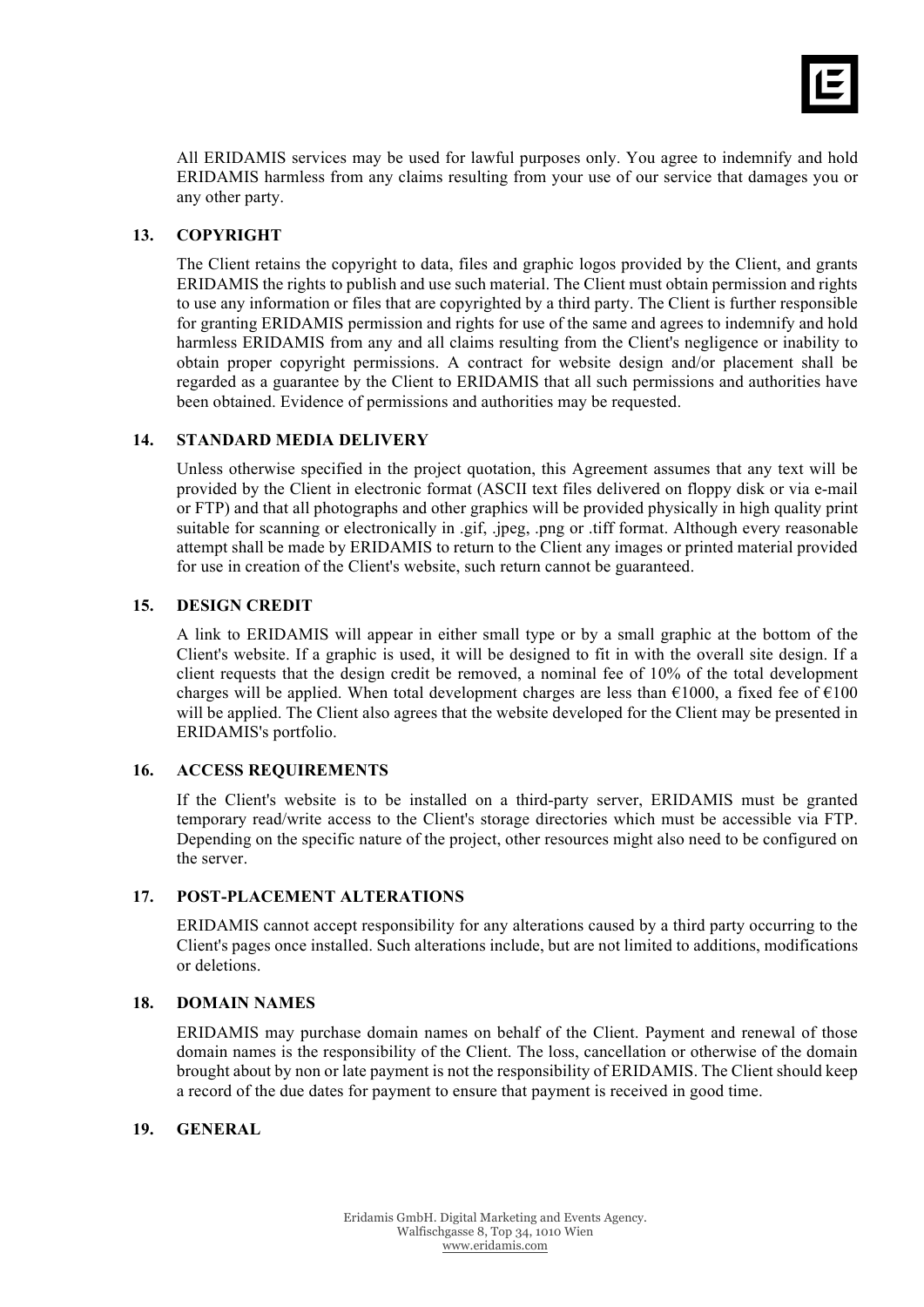

These Terms and Conditions supersede all previous representations, understandings or agreements. The Client's signature below or payment of an advance fee constitutes agreement to and acceptance of these Terms and Conditions. Payment online is an acceptance of our terms and conditions.

# **20. SOCIAL MEDIA MANAGEMENT**

Social Media Marketing and Management is defined as helping a client to promote their products or services through social media channels. Wombat Creative will honour the components of your chosen social media package, providing an agreement to a minimum 3 months contract is served and monthly payments are received in advance. In the event that payment is not received on time, we regret that further work will be halted until this is rectified.

## **21. WEBSITE CONTENT**

- 21.1. ERIDAMIS has made every reasonable effort to ensure that the information provided on this website is accurate, complete and not misleading.
- 21.2. Nevertheless, we cannot guarantee the accuracy of this information. ERIDAMIS reserves the right to change, amend or correct the information on this website without prior notice, and to improve and / or modify the products and / or programs presented on the website.
- 21.3. We will make every reasonable effort to implement adequate technical tools to prevent the spread of viruses or other harmful programs. However, due to the structure of the Internet and its rapid development, we cannot guarantee that this website is free from viruses or other dangerous elements. Before using the Internet, you should back up your data regularly and install appropriate antivirus software.
- 21.4. ERIDAMIS assumes no liability for any direct or indirect damages arising in connection with the use of this website. Furthermore, we are not liable for - damages caused by technical problems including (but not limited to) the non-availability of the website or errors in your operation.

# **22. USE OF THIS WEBSITE**

Hereby you agree to use this website for legal purposes as well as in a way that neither affects nor interferes with the rights of third parties and the use by third parties. You further agree not to transfer to this Site any information or other content that is Ort could be inaccurate, defamatory, offensive.

# **23. COPYRIGHT**

- 23.1. The components of this website (including but not limited to information, texts, images, sound recordings, logos and all forms of data, hereinafter referred to as "constituents") and the website are protected by copyright.
- 23.2. For personal use, you may download individual components if you observe the corresponding copyright and other proprietary notices and do not modify or supplement these notes.
- 23.3. You may not extract, reuse, copy, display, or modify any portion of this material, whether in whole or in part, without our prior express consent. In case of non-compliance, we reserve the right to take all criminal and civil law measures.
- 23.4. You assume full liability for the use of the components of this website; In this context, you also recognize the rights of third parties.

#### **24. BRAND**

The trademarks or logos displayed on the website are the valuable intellectual property of ERIDAMIS and third parties. The use of the trademarks and logos without the prior express consent of ERIDAMIS or any other owner of these intangible goods is hereby prohibited. This website does not grant any rights to the brands or logos mentioned above.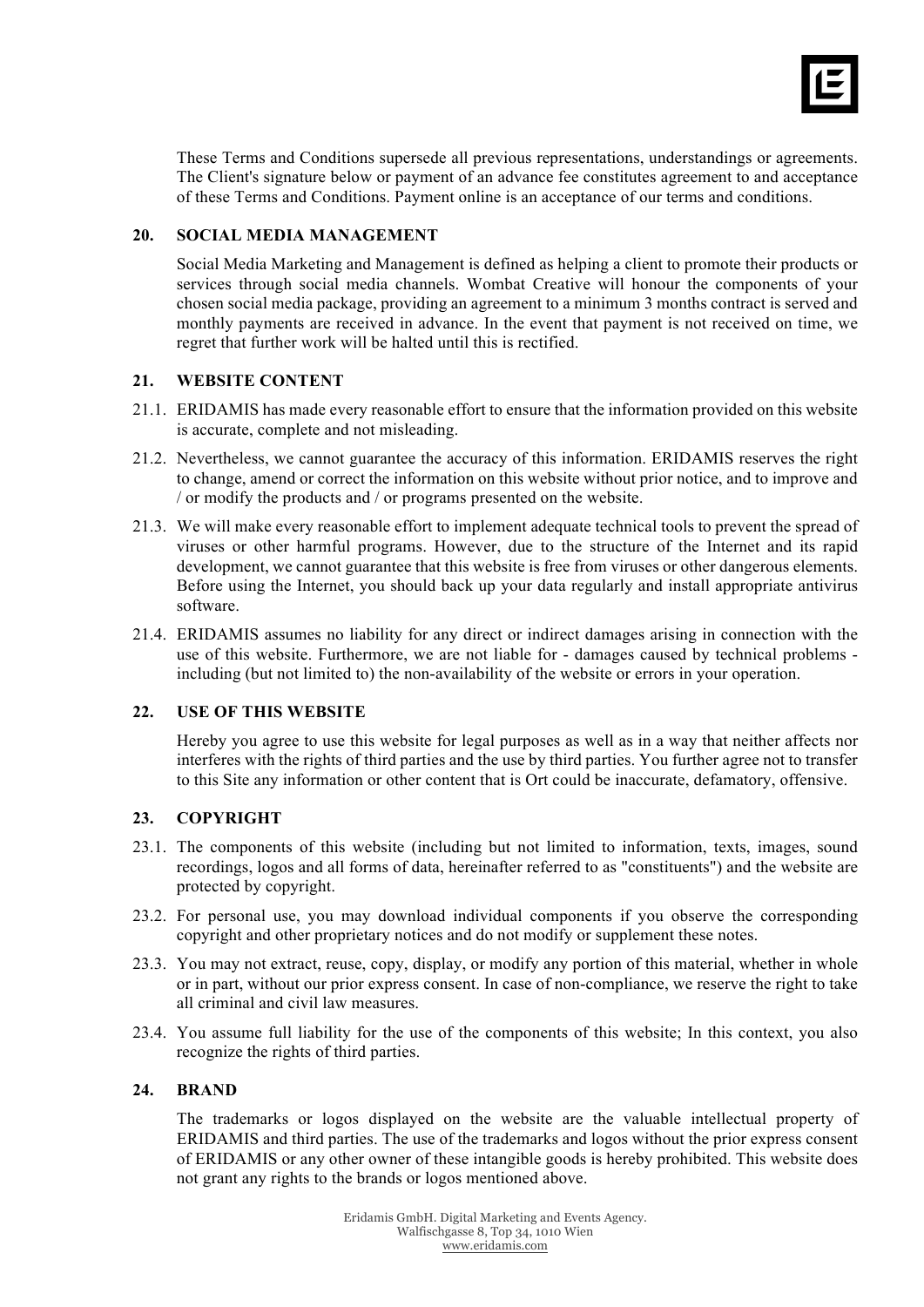

# **25. LINKS**

- 25.1. The creation of a hypertext link to this website and the reuse of parts of this website (eg so-called "framing" links), in whole or in part, require our prior explicit consent. We may revoke this consent at any time in our sole discretion. We reserve the right to require the suspension of all unauthorized links.
- 25.2. As far as ERIDAMIS provides links to other websites, this is for informational purposes only. Such links are not in any way a recommendation by ERIDAMIS for the products or services on other websites. Such links are to be used at your own risk; ERIDAMIS assumes no responsibility for the content or use of these websites or for the information provided on these websites.

## **26. DATA PROTECTION**

You may enter personal information on this website. Further information on the recording and use of personal data can be found in our privacy statement.

## **27. GENERAL AGREEMENT**

We reserve the right to change these terms and conditions of use at any time. If you use the website after the announcement of the changed conditions, you agree to these changed conditions without reservation.

## **28. PRIVACY STATEMENT**

- 28.1. The website www.eridamis.com is operated by ERIDAMIS (postal address: Walfischgasse 8/34, 1010 Vienna, Austria, hereinafter referred to as ERIDAMIS). These Terms of Use explain the terms of access and use of the eridamis.com website (hereinafter referred to as the "Website").
- 28.2. Basically, the users and / or visitors as well as ERIDAMIS Austria are subject to the Austrian data protection regulations (among other things the data protection adjustment law 2018) as well as the EU data protection basic regulation (= DSGVO) from 25.05.2018. The domain name and the e-mail address of each user and / or visitor are automatically registered by our server (if possible).
- 28.3. Please note that this website uses software to analyze the use of the website and to control remarketing campaigns. By evaluating this data, insights can be gained about the users. These findings help to further improve the quality of the offer. The data obtained is stored anonymously within the scope of the technical possibilities to collect information about the use of the website. This also serves to improve our services to visitors to our website.
- 28.4. In this context, so-called cookies for optimized control are used. Cookies are text files that are stored on the visitor's computer and thus allow the recognition of a visitor on an anonymous basis. Cookies can generally be rejected or deleted by appropriate browser settings. Alternatively, users can disable the use of third-party cookies by visiting the opt-out page of the Network Advertising Initiative. We point out, however, that in these cases you may not be able to use all functions of this website in full

# **29. GOOGLE ANALYTICS**

- 29.1. Google Analytics is a Google analytics tool. It is used to analyze and understand visitor behavior. The cookies collect and collect anonymous data.
- 29.2. A cookie is used to store your language preference.

#### **30. COOKIES**

30.1. These cookies are used to save the visitor's consent to the use of cookies. They suppress the display of the notice as soon as the consent has been given and indicate to the visitor whether he has already given the consent or not. More information about Cookie Control.